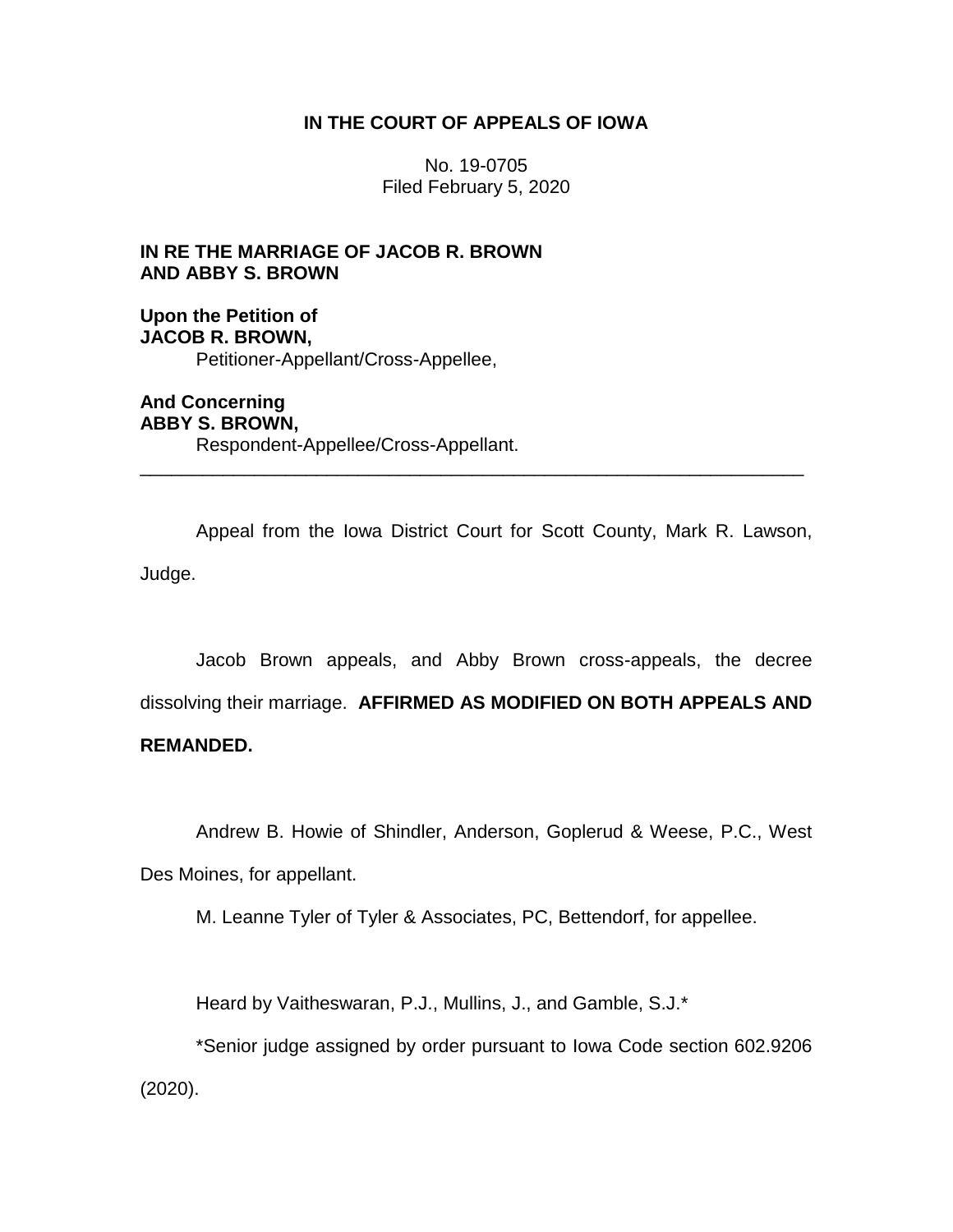#### **MULLINS, Judge.**

 $\overline{a}$ 

Jacob (Jake) Brown appeals, and Abby Brown cross-appeals, the decree dissolving their marriage. Jake challenges the physical-care, visitation, right-offirst-refusal, and spousal-support provisions of the decree. Abby challenges the court's spousal-support award as inadequate and the award of a portion of her preand post-retirement death benefits to Jake as inequitable.

## **I. Background Facts and Proceedings**

The parties married in 2004. The marriage produced two children, a son, born in 2006, and a daughter, born in 2008. At the time of trial, both parties were thirty-eight years of age. Both are in good physical health.

Jake has a college degree in business management. He is employed as an "area specialty manager" in sales for a large pharmaceutical company. At the time of trial, Jake's gross annual income amounted to \$178,000.00.<sup>1</sup> Jake is very good at his job. His job requires frequent travel; he is typically away on business at least two or three nights per week. At least twice per year, he is required to be away on business for a week at a time. The record alludes to the fact that some of Jake's business trips were extended before and after the parties' separation for the purpose of spending social time with his girlfriend in Minnesota.<sup>2</sup> Abby possesses bachelor's and master's degrees. She is employed as a kindergarten

<sup>&</sup>lt;sup>1</sup> This figure includes an annual base salary of  $$122,000.00$  and an annual bonus Jake anticipated would amount to \$56,000.00.

<sup>2</sup> We disavow any indication of fault against Jake for his extramarital affair—Iowa is a no-fault dissolution-of-marriage state. *See In re Marriage of Fennelly*, 737 N.W.2d 97, 103 (Iowa 2007). "[W]e only consider a party's indiscretions if [a] child was harmed by the behavior." *In re Marriage of Rothfus*, No. 13-1745, 2014 WL 2885340, at \*4 (Iowa Ct. App. June 25, 2014).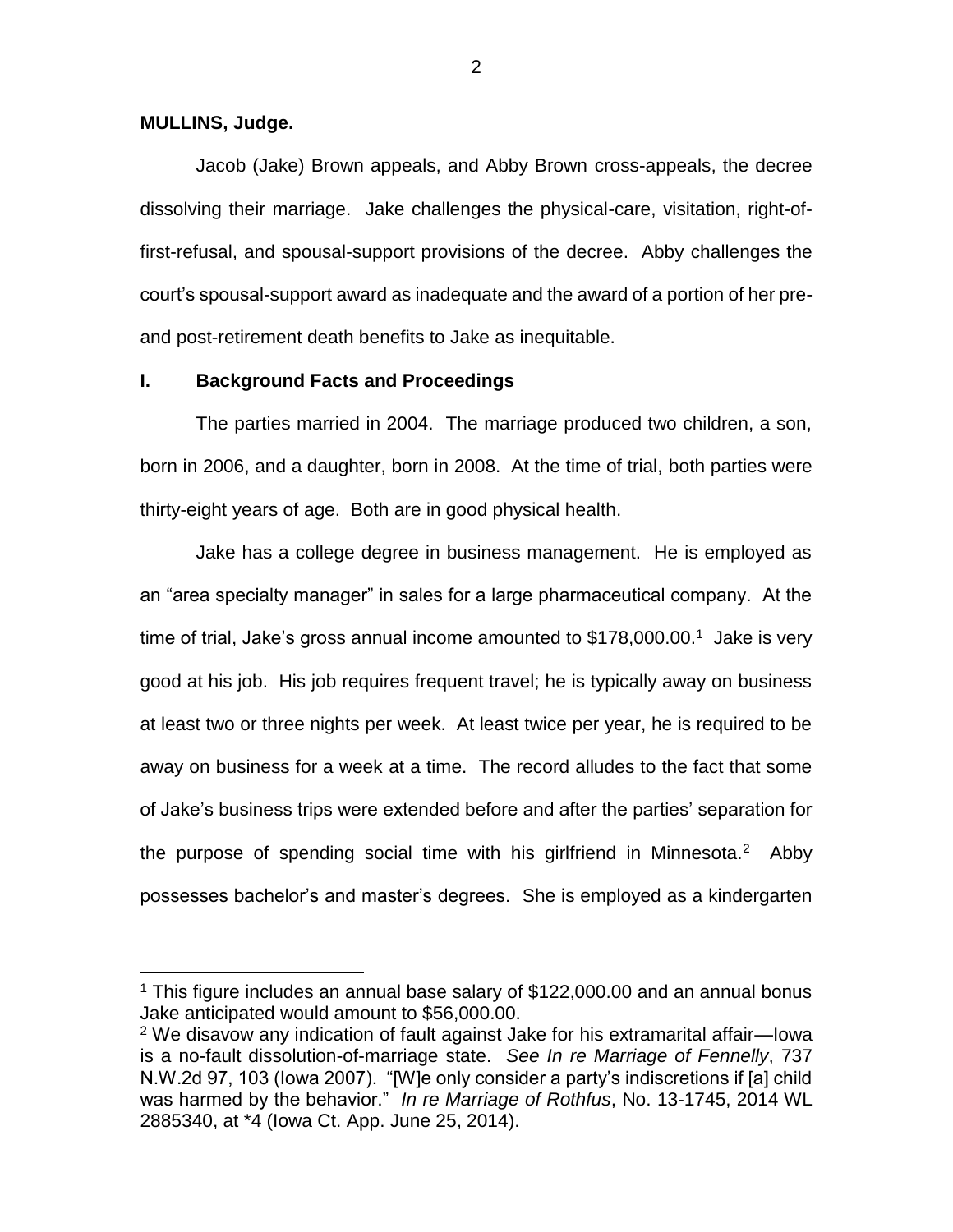teacher. Her gross annual income at the time of trial was \$73,542.84. Abby is an exceptional teacher and is great with children. Her peers and acquaintances described her as a nurturing and positive role model for children.

During the marriage, the parties made a good team when it came to parenting. The children are involved in numerous extracurricular activities, which both parents have been highly involved in. Jake sometimes misses out on the children's extracurricular activities due to his frequent travel. Both parties are unquestionably loving and devoted parents. However, due to Jake's work obligations, Abby has necessarily carried a somewhat heavier load of the day-today and behind-the-scenes parenting responsibilities while Jake is away. Prior to the parties' separation, Abby's parents were also frequently relied upon to assist with providing transportation for the children.

The parties separated and Jake moved out of the family home in June 2018. Upon their separation, the parties agreed they would have equal parenting time with the children. Abby testified she only agreed to the two-day, two-day, threeday parenting schedule because it was the only way Jake would vacate the marital home. This schedule alternates so that the children are with Abby on Monday and Tuesday one week and with Jake on Monday and Tuesday of the next week, and so forth. Jake testified the arrangement has generally gone well, although he agreed the children have experienced difficulties with transitioning between the parents. Abby disagreed the arrangement has gone well, complaining she and the children are required to adapt to Jake's schedule and the alternating schedule makes maintaining routines more difficult. While the parties agreed to an alternating two-day, two-day, three-day schedule, Abby testified it has not been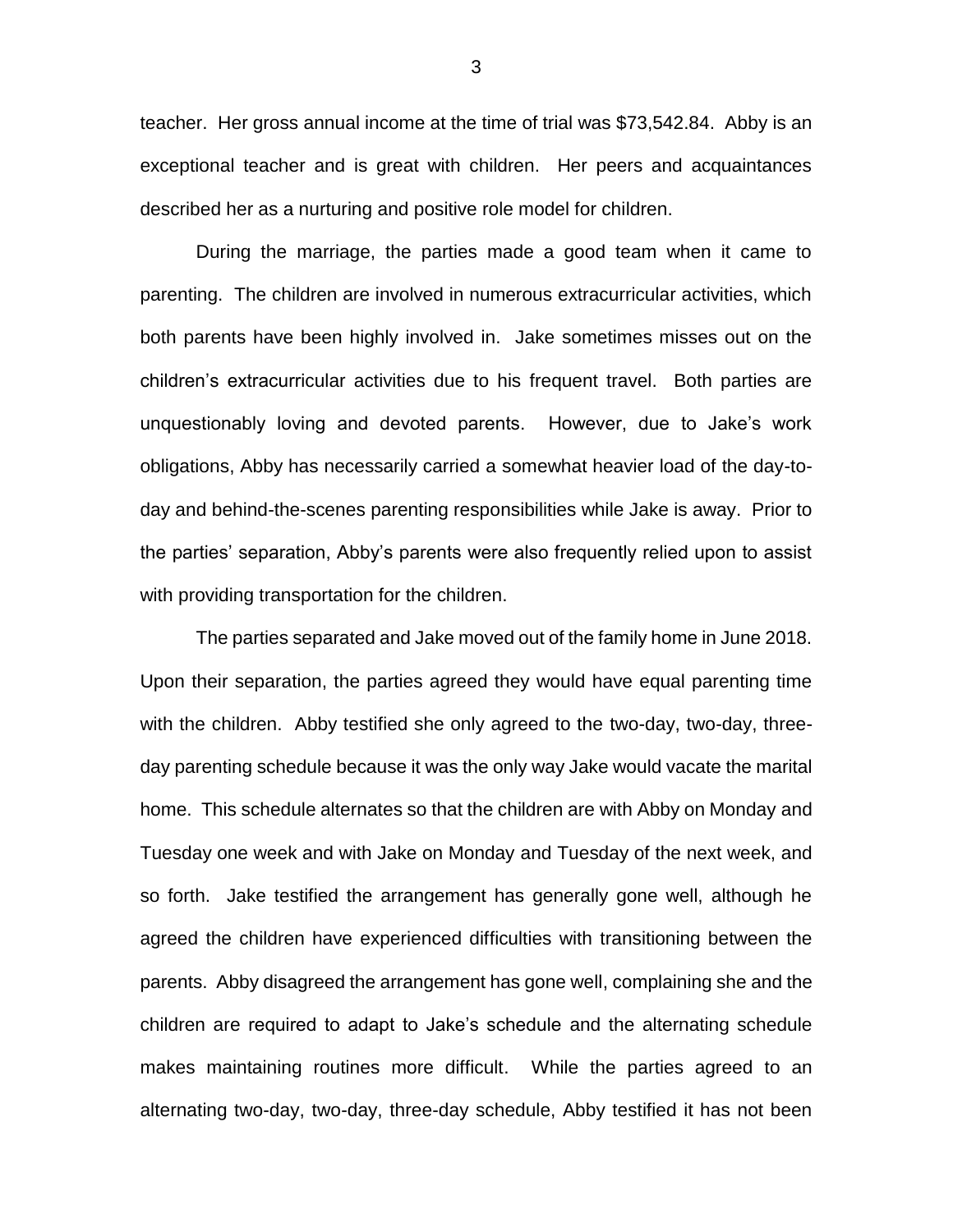followed due to Jake's work obligations. Instead, the parties generally develop a monthly plan before each month based off of Jake's anticipated work schedule. Generally, the circumstances required Abby and the children to adapt to Jake's work schedule when there is a schedule conflict. Despite the transitional and scheduling issues, as the district court noted, the parties "have done an admirable job of communicating about the children's needs and activities."

Jake filed his petition for dissolution of marriage in July. The matter proceeded to trial in February 2019. The disputed issues included physical care, spousal support, and division of the parties' assets. The court ultimately awarded the parties joint legal custody. The court placed the children in Abby's physical care with extraordinary visitation to Jake. The court reasoned, given Jake's work schedule and frequent fluctuations in the parenting schedule, a joint-physical-care arrangement would be too disruptive for the children. As to visitation, the court awarded Jake three overnights every other weekend and one mid-week overnight per week.<sup>3</sup> The parties were awarded essentially equal amounts of the marital estate. The court ordered that Abby's Iowa Public Employees' Retirement System (IPERS) pension be divided by way of a qualified domestic relations order (QDRO) and Jake be named the contingent annuitant for fifty percent of Abby's postretirement death benefit and the beneficiary for one-hundred percent of Abby's pre-retirement death benefit. As to spousal support, upon its understanding that Jake agreed to the same, the court awarded Abby \$1000.00 in transitional spousal support per month for five years.

 $\overline{a}$ 

 $3$  As to child support, the court awarded Jake a fifteen percent extraordinary visitation credit. *See* Iowa Ct. R. 9.9.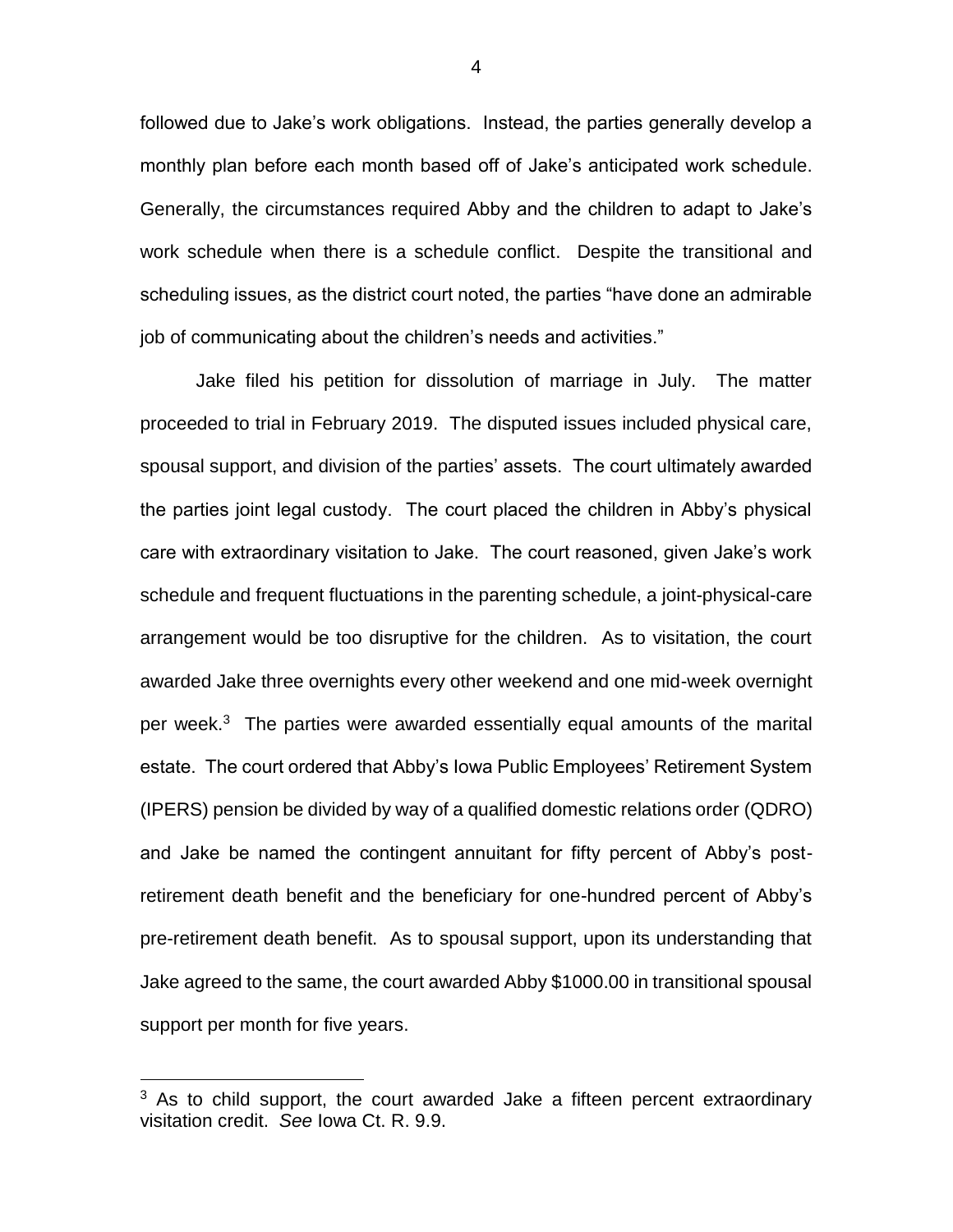Both parties filed motions to reconsider, enlarge, or amend pursuant to Iowa Rule of Civil Procedure 1.904(2). Jake requested, among other things, that the physical-care arrangement be modified to shared care or he be granted additional visitation, a right-of-first-refusal provision be added to allow him the first opportunity to care for the children when Abby is unable to do so during her parenting time, and his spousal-support obligation be eliminated in light of physical care being awarded to Abby. None of the issues raised in Abby's motion are germane to this appeal. Following an unreported hearing, the court largely denied Jake's motion. Relevant to the issues raised in this appeal, the court modified Jake's spousalsupport obligation to \$350.00 per month for thirty months. Both parties appeal.

## **II. Standard of Review**

Appellate review of dissolution proceedings is de novo. Iowa R. App. 6.907; *In re Marriage of Larsen*, 912 N.W.2d 444, 448 (Iowa 2018). While we give weight to the factual findings of the district court, especially when considering the credibility of witnesses, we are not bound by them. Iowa R. App. P.  $6.904(3)(g)$ ; *Fennelly*, 737 N.W.2d at 100. Because the court bases its decision on the unique facts of each case, precedent is of little value. *In re Marriage of Brown*, 776 N.W.2d 644, 647 (Iowa 2009). As to child custody, our principal consideration is the best interests of the children. Iowa R. App. P. 6.904(3)(o); *see In re Marriage of Weidner*, 338 N.W.2d 351, 356 (Iowa 1983).

#### **III. Analysis**

# A. Physical Care

Jake challenges the district court's decision to place the children in Abby's physical care rather than in the parties' shared care. Where, as here,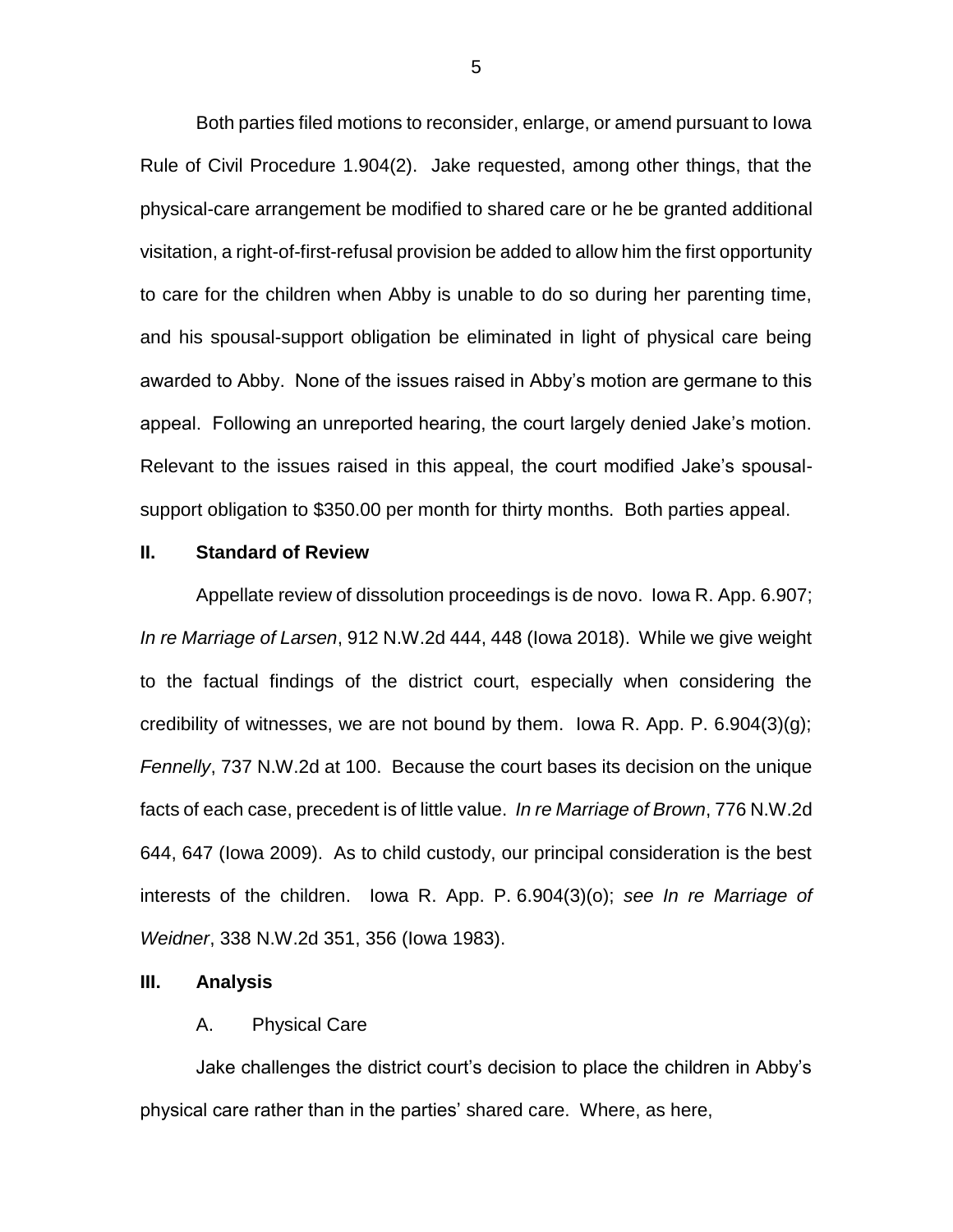joint legal custody is awarded to both parents, the court may award joint physical care to both joint custodial parents upon the request of either parent. . . . If the court denies the request for joint physical care, the determination shall be accompanied by specific findings of fact and conclusions of law that the awarding of joint physical care is not in the best interest of the child.

Iowa Code § 598.41(5)(a) (2018). "'Physical care' means the right and responsibility to maintain a home for the minor child[ren] and provide for the routine care of the child[ren]." *Id.* § 598.1(7). Under a joint-physical-care arrangement, "both parents have rights and responsibilities toward the child[ren] including but not limited to shared parenting time with the child[ren], maintaining homes for the child[ren], providing routine care for the child[ren] and under which neither parent has physical care rights superior to those of the other parent." *Id.* § 598.1(4). Physical-care determinations are based on the best interest of *children*, not "upon perceived fairness to the *spouses*." *In re Marriage of Hansen*, 733 N.W.2d 683, 695 (Iowa 2007). "The objective of a physical care determination is to place the children in the environment most likely to bring them to health, both physically and mentally, and to social maturity." *Id.*

We consider the following nonexclusive factors in determining whether a joint-physical-care arrangement is in the best interests of children:

(1) "approximation"—what has been the historical care giving arrangement for the child[ren] between the two parties; (2) the ability of the spouses to communicate and show mutual respect; (3) the degree of conflict between the parents; and (4) "the degree to which the parents are in general agreement about their approach to daily matters."

*In re Marriage of Berning*, 745 N.W.2d 90, 92 (Iowa Ct. App. 2007) (quoting *Hansen*, 733 N.W.2d at 697–99).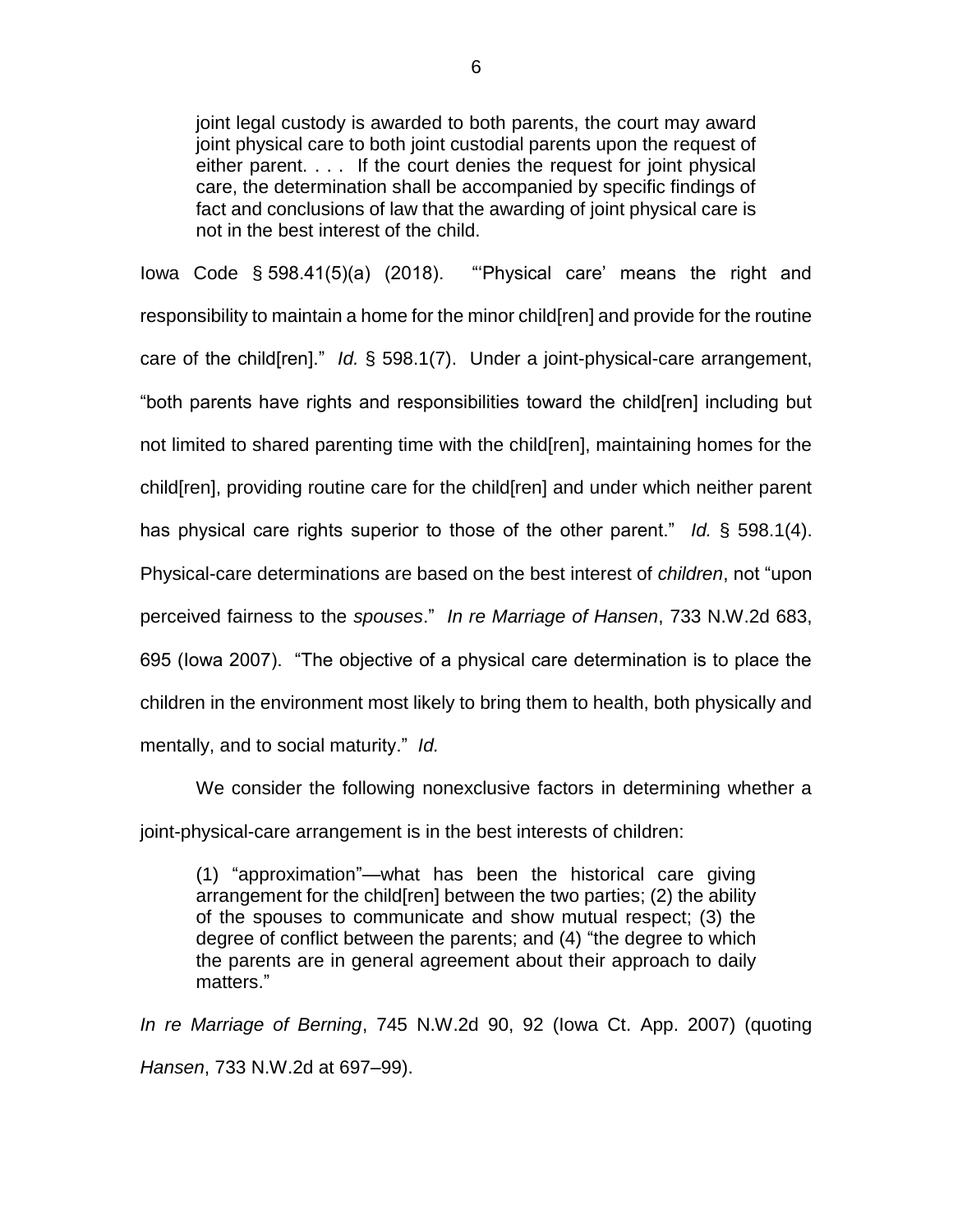We first consider approximation. The district court expressly concluded each parent would be a suitable physical custodian for the children. We agree. Under such a circumstance, stability and continuity of caregiving are primary factors in considering whether joint physical care should be ordered. *Hansen*, 733 N.W.2d at 696. The evidence is clear that the parties' parenting of the children has been a team effort. "[L]ong term, successful, joint care is a significant factor in considering the viability of joint physical care after" dissolution. *Id.* at 697. That being said, Jake's frequent travel has necessarily placed more of the day-to-day and behind-the-scenes parenting responsibilities on Abby. On the other hand, the evidence is clear that Jake is a highly engaged parent when he is not away on business. Given the circumstances of this case, we do not find the approximation factor to be predominant. At the end of the day, "both parents have actively cared for the child[ren] before and since the separation." Iowa Code § 598.41(3)(d).

We turn to the parties' ability to communicate and show mutual respect and the degree of conflict between them. *Hansen*, 733 N.W.2d at 698. We agree with the district court that the parents, despite the circumstances of their separation, "have done an admirable job of communicating about the children's needs and activities." We also agree with the court's statement from the bench following trial:

I wanted to tell both of you that I think you've handled a very stressful situation very well, the two of you have, and I want to compliment you on that. As you can imagine, we see lots of people going through divorces, and we see lots of ways they deal with each other and with the children, and, for the most part, it appears to me that you have done exactly what we hope people do, try to keep children out of the middle for the most part, try to deal with each other civilly and professionally. . . . You're both obviously good parents, so I want to compliment you on that.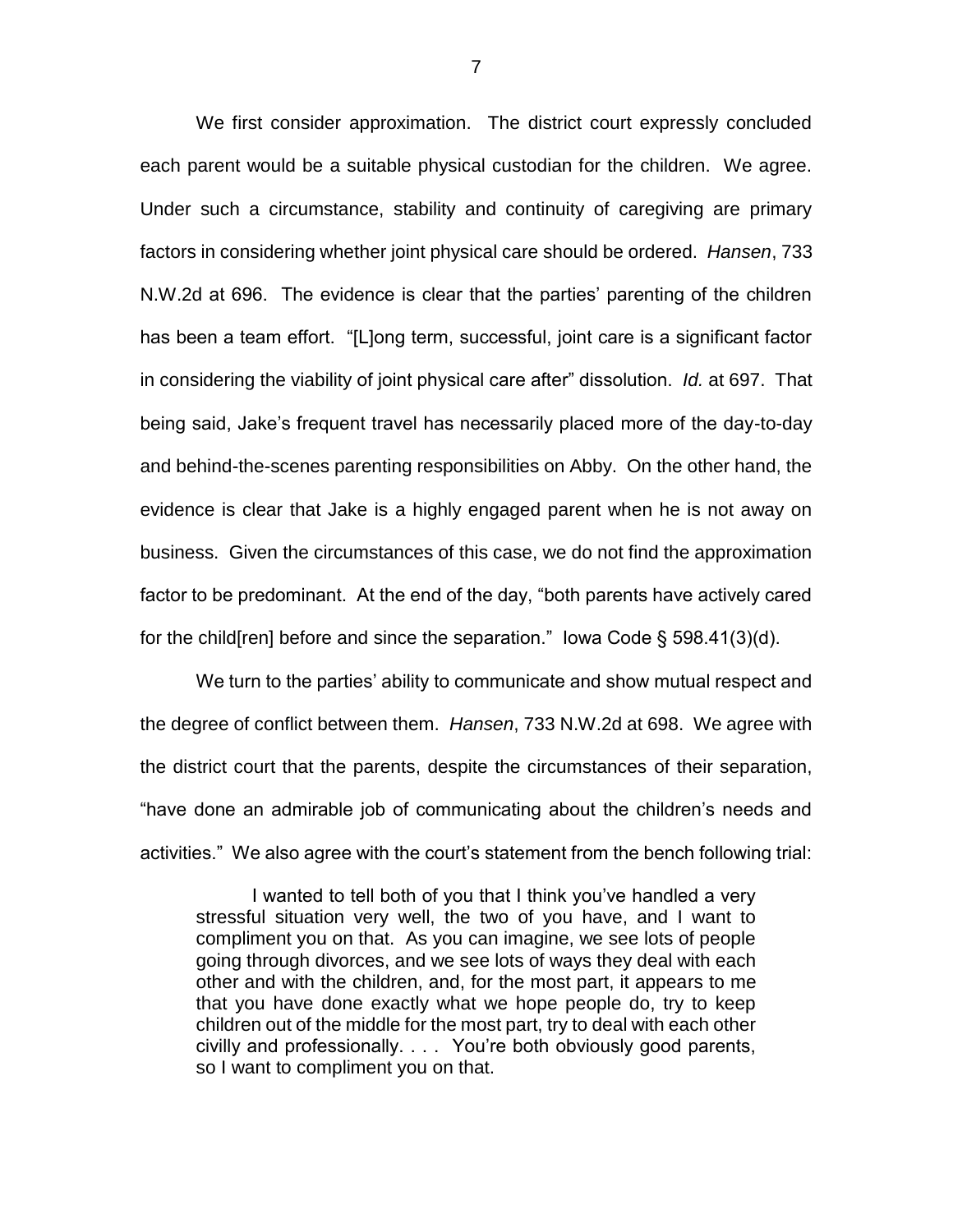Simply stated, there is no reason to conclude the parties' ability to communicate or show mutual respect or the degree of conflict would be impediments to a jointphysical-care arrangement. As to the final factor, "the degree to which the parents are in general agreement about their approach to daily matters," *id.* at 699, we find no evidence in the record that the parents harbor diverse child-rearing philosophies.

As the district court alluded to, consideration of the *Hansen* factors results in a conclusion that a joint-physical-care arrangement would be workable.<sup>4</sup> But the *Hansen* factors are non-exclusive, and the overarching inquiry is whether such an arrangement would be in the children's best interests. *See id.* at 699–700. Jake's testimony acknowledged the children struggled a little with the frequent midweek housing transitions, but insisted the children were adjusting and doing well. Abby testified she did not think the children were handling the changing routines very well and insisted they needed a more stable arrangement that did not alternate and change to accommodate Jake's schedule. The district court concluded Jake's frequent travel and the parenting schedule he requested to accommodate his work schedule would be too disruptive for the children, especially given the fact that the agreed-upon temporary schedule, which Jake requested be adopted as part of the dissolution decree, was too unstable and required Abby and the children to adapt to Jake's work schedule. The district court reasoned:

 $\overline{a}$ 

<sup>&</sup>lt;sup>4</sup> The court noted: "As to the factors for shared care, the parties live in close geographic proximity and communicate extraordinarily well. They show mutual respect, and there is little conflict between them. They appear to be in general agreement in their approach to daily child care matters."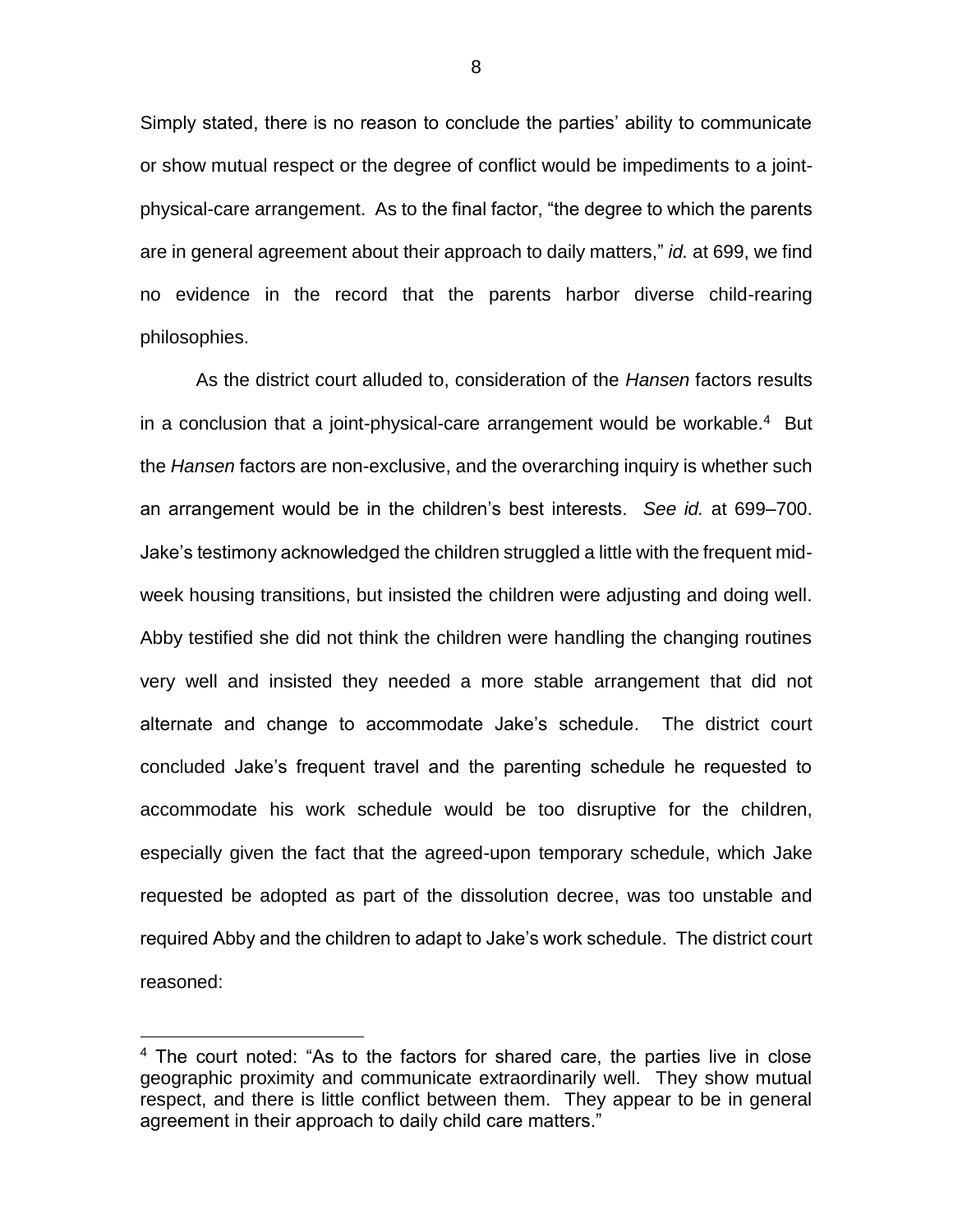The Court credits the testimony that [the parties' son] is angry and sad over the divorce. His relationship with Jacob is somewhat strained at this point. A 2-2-3 schedule is quite disruptive to the children's lives and schedules, especially when even this schedule is in flux week-to-week due to Jacob's travel. [The parties' daughter] struggles somewhat in school and stability is essential for her. Abby is an extremely organized parent and can best meet this need. While some of these issues could be overcome, the Court finds that Jacob's travel schedule, together with these concerns, dictate the children be placed in Abby's primary physical care.

Although the district court did not make specific credibility findings, in deciding what arrangement is in the best interests of the children, the foregoing quote clearly demonstrates the court considered Abby's testimony concerning the children's needs and their responses to the 2-2-3 schedule, and how weekly alternating of the days the children were with each parent adversely affected daily and weekly routines, to be more credible than Jake's testimony.

We could conclude from reviewing only the paper record before us that the schedule was not really that unstable, at least while Abby was keeping track of who was exercising parenting time from July 2018 to early January 2019. There were very few major deviations from the arrangement. And, a joint-care arrangement involving equal time with each of these suitable and devoted parents could "assure the child[ren] the opportunity for the maximum continuing physical and emotional contact with both parents" and could "encourage the parents to share the rights and responsibilities of raising the child[ren]," which is in the children's best interests. *In re Marriage of Kunkel*, 555 N.W.2d 250, 253 (Iowa Ct. App. 1996); *accord* Iowa Code § 598.41(1)(a); *In re Marriage of Gensley*, 777 N.W.2d 705, 714 (Iowa Ct. App. 2009) ("The district court shall make an award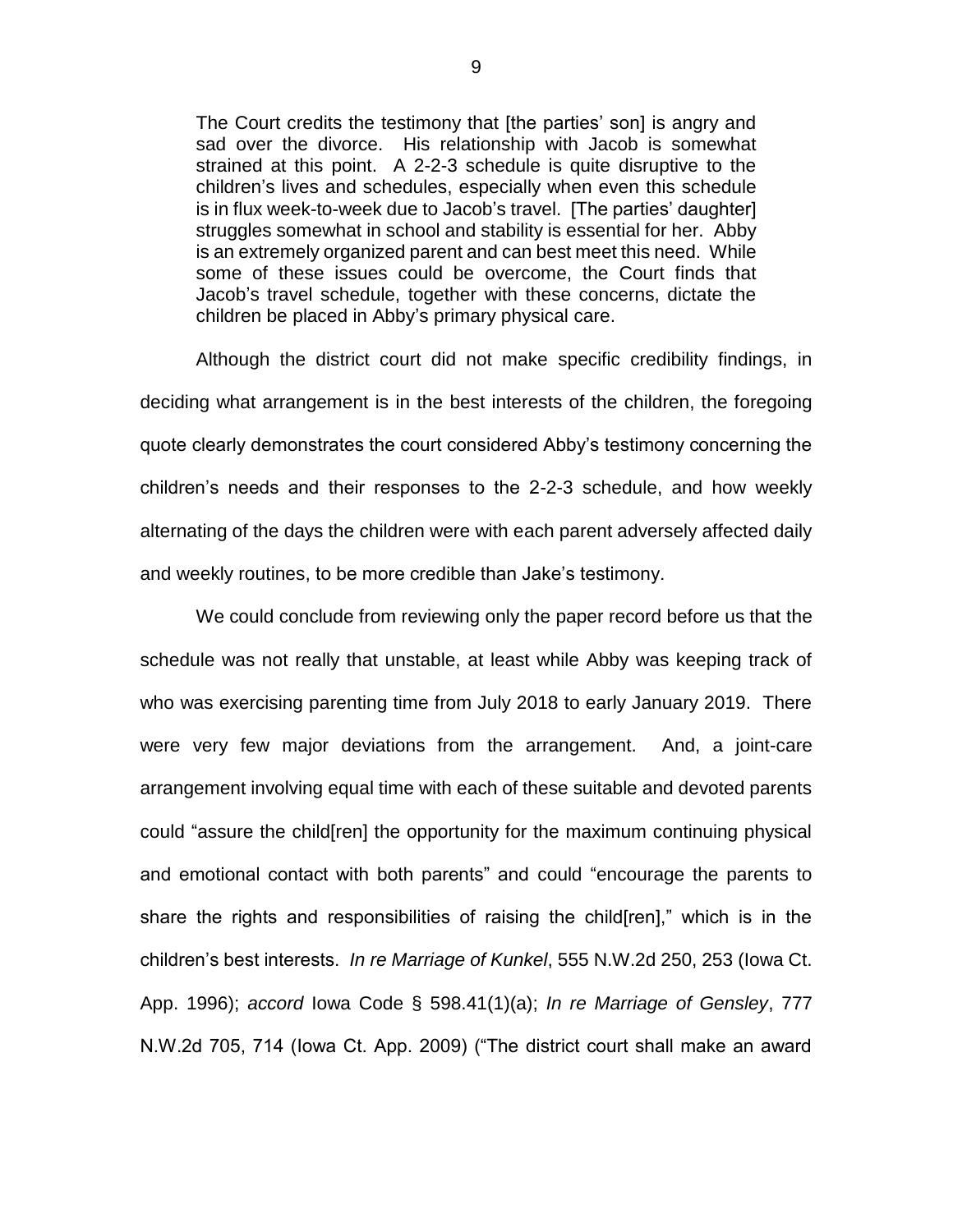that . . . assures the children the 'opportunity for the maximum continuing physical and emotional contact with both parents." (citation omitted)).

While we might have made different findings had we been the trier of fact, the district court heard the witnesses, and we did not. Since this particular case turns largely on the relative credibility of [Jake and Abby], and more generally on their trustworthiness, we defer to the district court's findings

and agree with its conclusions. *In re Marriage of Zogg-Kellett*, No. 09-0652, 2010 WL 625023, at \*4 (Iowa Ct. App. Feb. 4, 2010). We agree with the district court's concerns that joint physical care would require Abby and the children to periodically accommodate Jake's work schedule and that Jake was seeking to trade time he would miss due to work obligations. And as required by section 598.41(5)(a), our focus remains on the best interests of the children, not accommodations for Jake.

"In determining which parent serves the child[ren]'s best interests, the objective is to place the child[ren] in an environment most likely to bring the child[ren] to healthy physical, mental, and social maturity." *In re Marriage of Courtade*, 560 N.W.2d 36, 38 (Iowa Ct. App. 1996). "Determining what custodial arrangement will best serve the long-range interest of a child frequently becomes a matter of choosing the least detrimental available alternative for safeguarding the child's growth and development." *In re Marriage of Winter*, 233 N.W.2d 165, 167 (Iowa 1974). Upon our de novo review of the record and consideration of the *Hansen* factors and other relevant matters,<sup>5</sup> we agree with the district court that

 $\overline{a}$ 

<sup>&</sup>lt;sup>5</sup> "The factors the court considers in awarding custody are enumerated in lowa Code section 598.41(3)." *Courtade*, 560 N.W.2d at 37 . "Although Iowa Code section 598.41(3) does not directly apply to *physical care* decisions, . . . the factors listed here as well as other facts and circumstances are relevant in determining"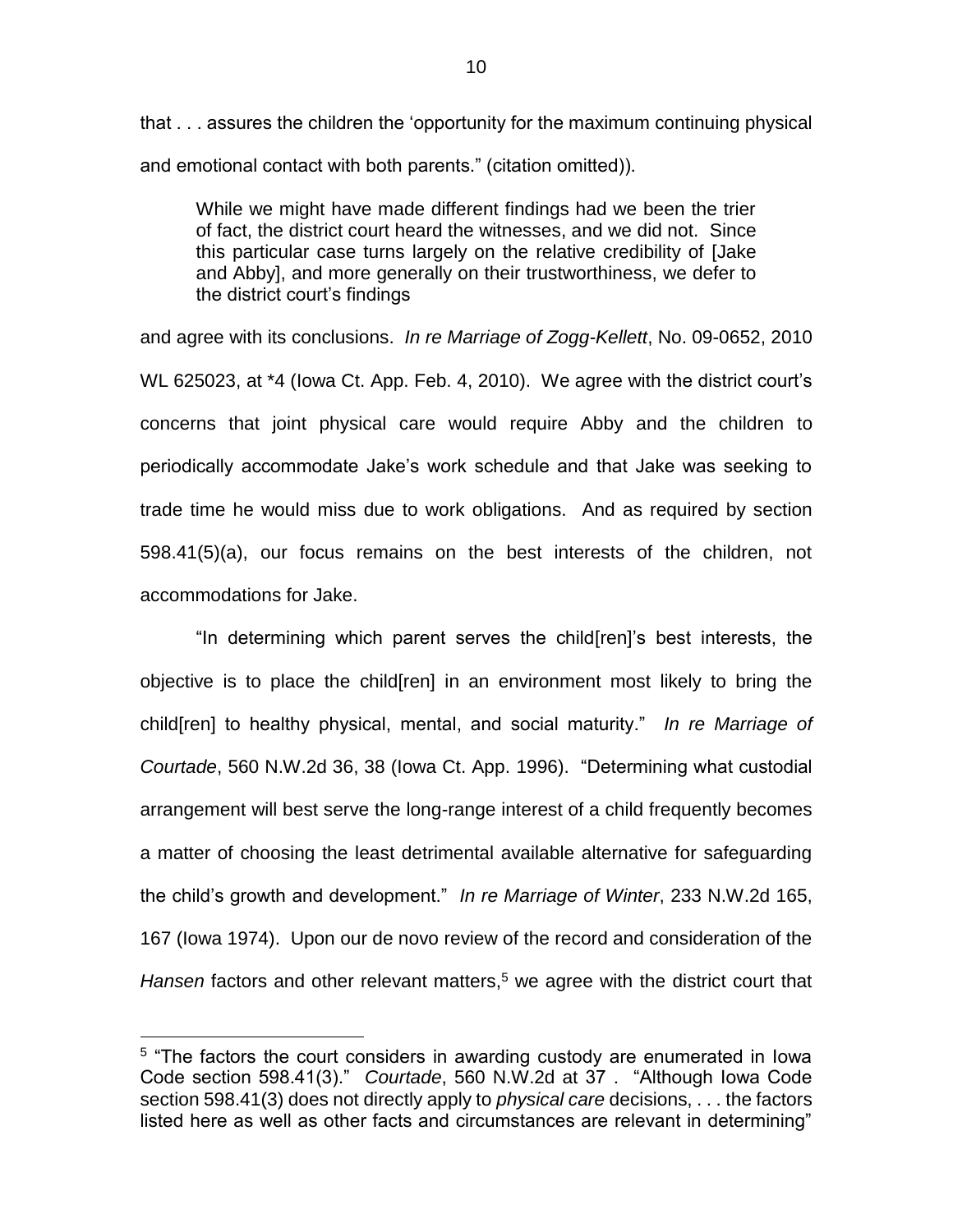placing these children in Abby's physical care best serves their interests and specifically find and conclude a joint physical care arrangement would not be in the best interests of the children. While we agree both parents are model ones, and the lack of displayed animosity between them would foster a shared-care arrangement, at the end of the day, we find placement in Abby's physical care is most likely to bring the children to healthy physical, mental, and social maturity.

B. Visitation

 $\overline{a}$ 

Jake alternatively requests an increase in his visitation. The court awarded Jake three overnights every other weekend and one mid-week overnight per week. He argues the court should have also afforded him "Thursday before weekends when he does not have the children in his care."

"A noncustodial parent should be awarded liberal visitation in order to afford the children the opportunity to maximize continuing physical and emotional contact with both parents." *In re Marriage of Farrell*, 481 N.W.2d 528, 531 (Iowa Ct. App. 1991); *accord* Iowa Code § 598.41(1)(a). "Although liberal visitation is the benchmark, our governing consideration in defining visitation rights is the best

physical care. *Hansen*, 733 N.W.2d at 696. We note our consideration of whether each parent would be a suitable custodian, whether the children will suffer due to lack of active contact with and attention from both parents, whether the parents can effectively communicate about the children's needs, whether both parents have actively cared for the children, whether each parent can support the other's relationship with the children, whether one or both parents agree to or oppose shared physical care, and the geographic proximity of the parents. *See* Iowa Code § 598.41(3)(a)–(e), (g), (h). We also note our consideration of the characteristics of the children and parents, the children's needs and the parents' capacity and interests in meeting the same, the relationships between the parents and children, the effect of continuing or disrupting an existing physical-care arrangement, the nature of each proposed environment, and any other relevant matter disclosed by the evidence. *See Winter*, 223 N.W.2d at 166–67.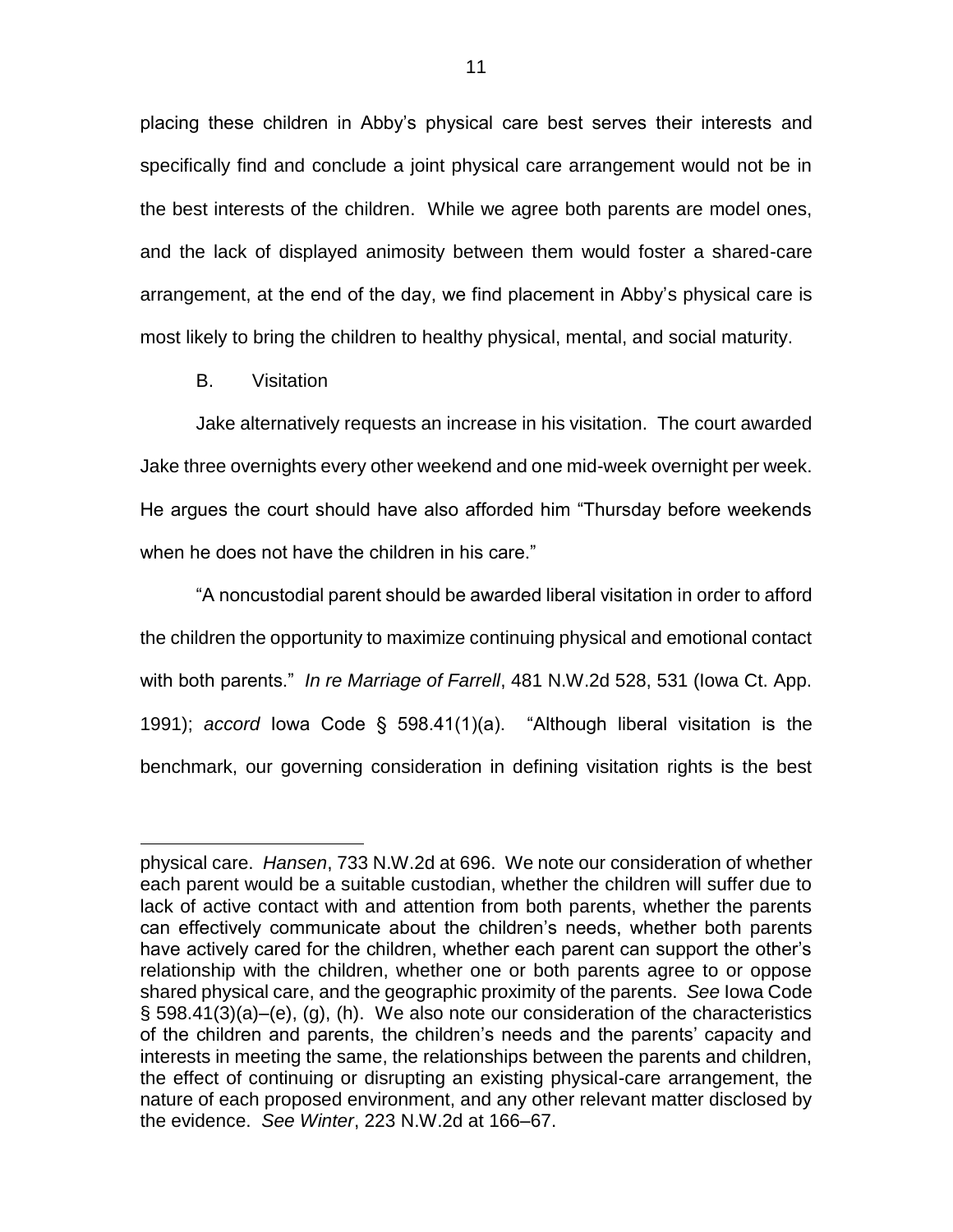interests of the children, not those of the parent seeking visitation." *In re Marriage of Brainard*, 523 N.W.2d 611, 615 (Iowa Ct. App. 1994).

Upon our de novo review of the record, we are not convinced increasing Jake's visitation would be in the best interests of the children. In light of his busy work schedule, we find the district court's visitation schedule promotes the goal espoused by section 598.41(1)(a). The schedule provides Jake with liberal visitation and is not unreasonable.<sup>6</sup> Additionally, under the decree, the parties are free to agree to additional visitation beyond the minimum amount. We affirm the visitation schedule decreed by the district court.

C. Right of First Refusal

 $\overline{a}$ 

In his motion to reconsider, enlarge, or amend, Jake requested that a rightof-first-refusal provision be added to the decree allow him the first opportunity to care for the children when Abby is unable to do so during her parenting time. The court denied that part of his motion. On appeal, Jake asks for a right of first refusal to care for the children in the event Abby is unavailable to do so for twelve or more hours. Abby acknowledges case law supports such a right for Jake but goes on to argue it is unwarranted in this case, despite being "agreeable" in the district court to such a provision. We disagree such a provision is inappropriate. We modify the decree to provide Jake with a right of first refusal to care for the children in the event Abby is unable to do so for twelve or more hours. Absent an emergency situation, Abby shall provide Jake with twenty-four hours' notice of such

<sup>6</sup> *Cf. In re Marriage of Gulsvig*, 498 N.W.2d 725, 726–72 (Iowa Ct. App. 1993); *In re Marriage of Stepp*, 485 N.W.2d 846, 850 (Iowa Ct. App. 1992); *In re Marriage of Drury*, 475 N.W.2d 668, 671 (Iowa Ct. App. 1991); *In re Marriage of Lacaeyse*, 461 N.W.2d 475, 477 (Iowa Ct. App. 1990).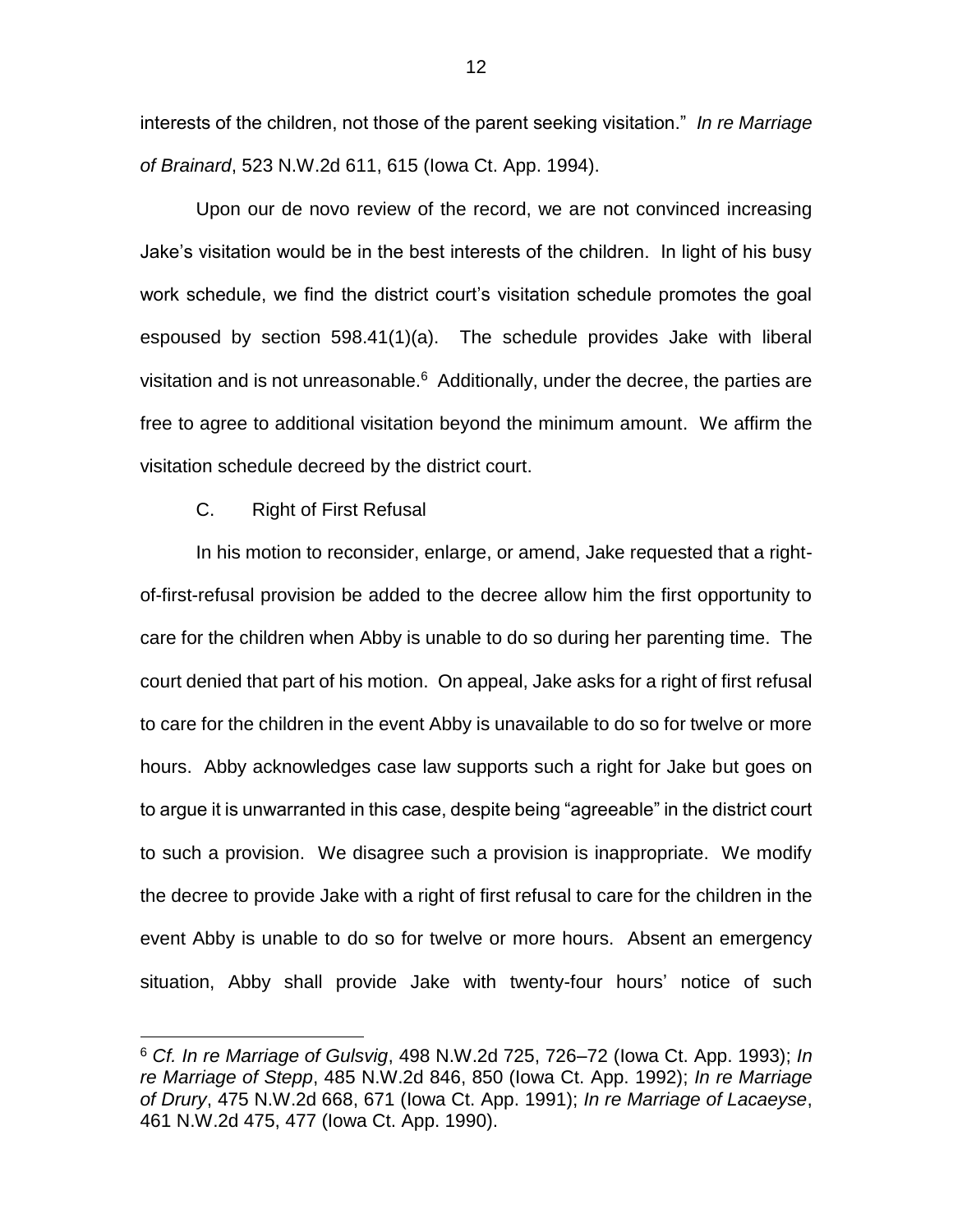opportunity, and Jake shall respond within six hours. If Jake does not timely respond, his right of first refusal shall be deemed waived.

D. Spousal Support

 $\overline{a}$ 

At trial, Jake specifically testified to his agreement that "Abby has some need for spousal support for some period of time." He also agreed, "I think a thousand dollars a month from me in spousal support would be fair." He proposed paying said amount for "5 years." He later testified he did not believe Abby would need an award of spousal support if she was granted physical care of the children because she would be receiving a large amount of child support. Abby requested an award of transitional alimony in the amount of \$1000.00 to \$2000.00 until the children graduated from high school, seven years.

The court, upon its understanding that Jake agreed to the same, awarded Abby \$1000.00 in transitional spousal support<sup>7</sup> per month for five years. In Jake's motion to reconsider, enlarge, or amend, he requested the spousal support award be eliminated given the court's physical-care decision. The court reduced the award to \$350.00 per month for thirty months.

Both parties challenge the court's spousal support award. Jake agreed below that he should pay spousal support in the event the parties were awarded

 $7$  Transitional spousal support has been described to apply: where the recipient spouse may already have the capacity for selfsupport at the time of dissolution but needs short-term assistance in transitioning from married status to single status due to the economic and situational consequences of dissolution. The critical consideration is whether the recipient party has sufficient income and/or liquid assets to transition from married life to single life without undue hardship.

*In re Marriage of Hansen*, No. 17-0889, 2018 WL 4922992, at \*17 (Iowa Ct. App. Oct. 10, 2018) (McDonald, J., concurring specially).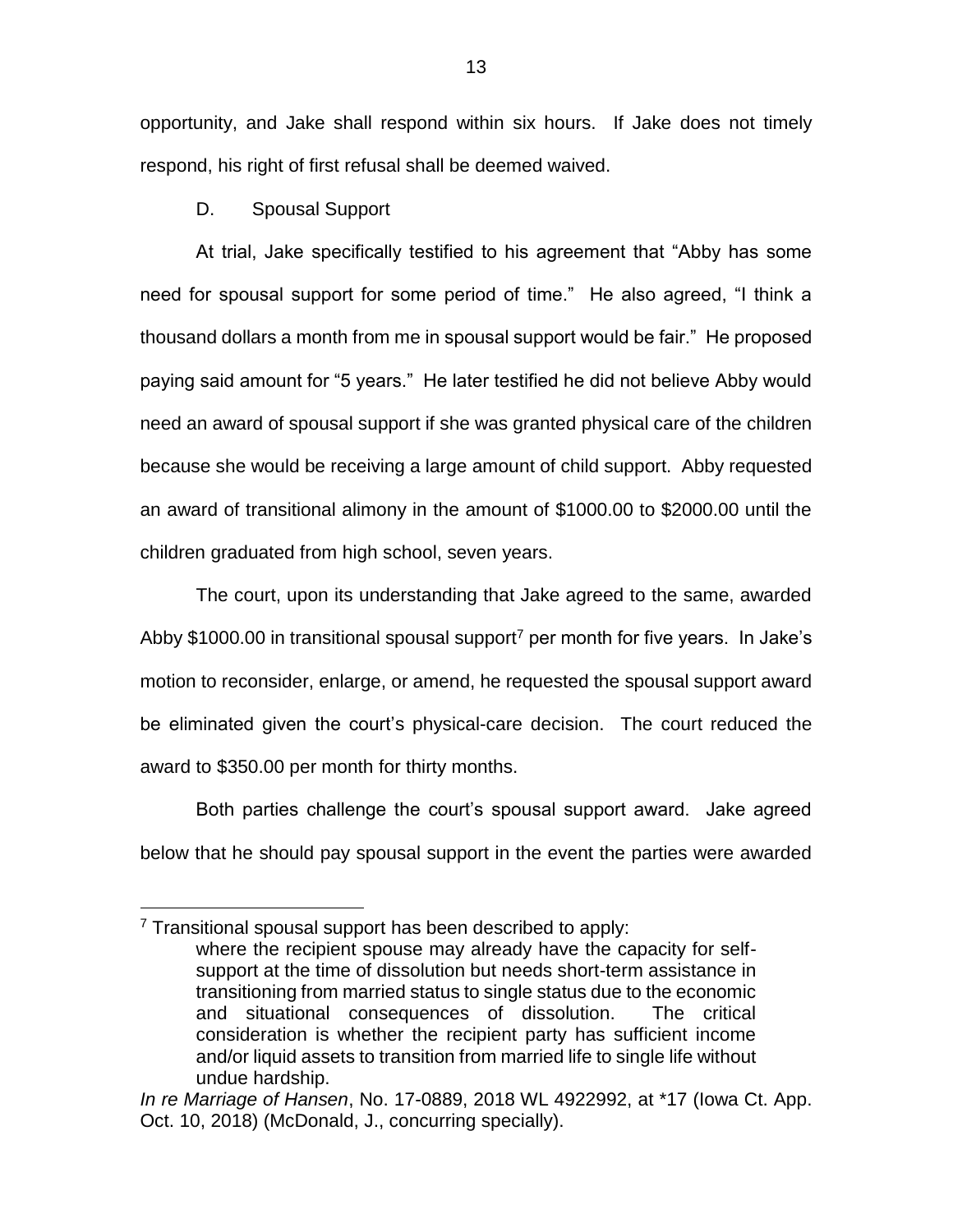joint physical care of the children. While Abby argues the original award should

have been for seven years or life, she agrees "the court's original award of

\$1,000.00 per month for sixty . . . months is not out of line."

Courts may grant an award of spousal support in a dissolution proceeding

for a limited or indefinite length of time after considering all of the following factors:

(a) The length of the marriage.

(b) The age and physical and emotional health of the parties.

(c) The distribution of property made pursuant to section

598.21.

(d) The educational level of each party at the time of marriage and at the time the action is commenced.

(e) The earning capacity of the party seeking maintenance, including educational background, training, employment skills, work experience, length of absence from the job market, responsibilities for children under either an award of custody or physical care, and the time and expense necessary to acquire sufficient education or training to enable the party to find appropriate employment.

(f) The feasibility of the party seeking maintenance becoming self-supporting at a standard of living reasonably comparable to that enjoyed during the marriage, and the length of time necessary to achieve this goal.

(g) The tax consequences to each party.

. . . . (j) Other factors the court may determine to be relevant in an individual case.

Iowa Code § 598.21A(1).

Having considered the foregoing factors, we conclude Abby will suffer

financial hardship transitioning to single life and needs short-term assistance due

to the economic and situational consequences of dissolution and an award of

spousal support is appropriate. But we find the district court's award inadequate.

We modify the decree to award Abby spousal support in the amount of \$650.00

per month for three years from the time of the entry of the decree.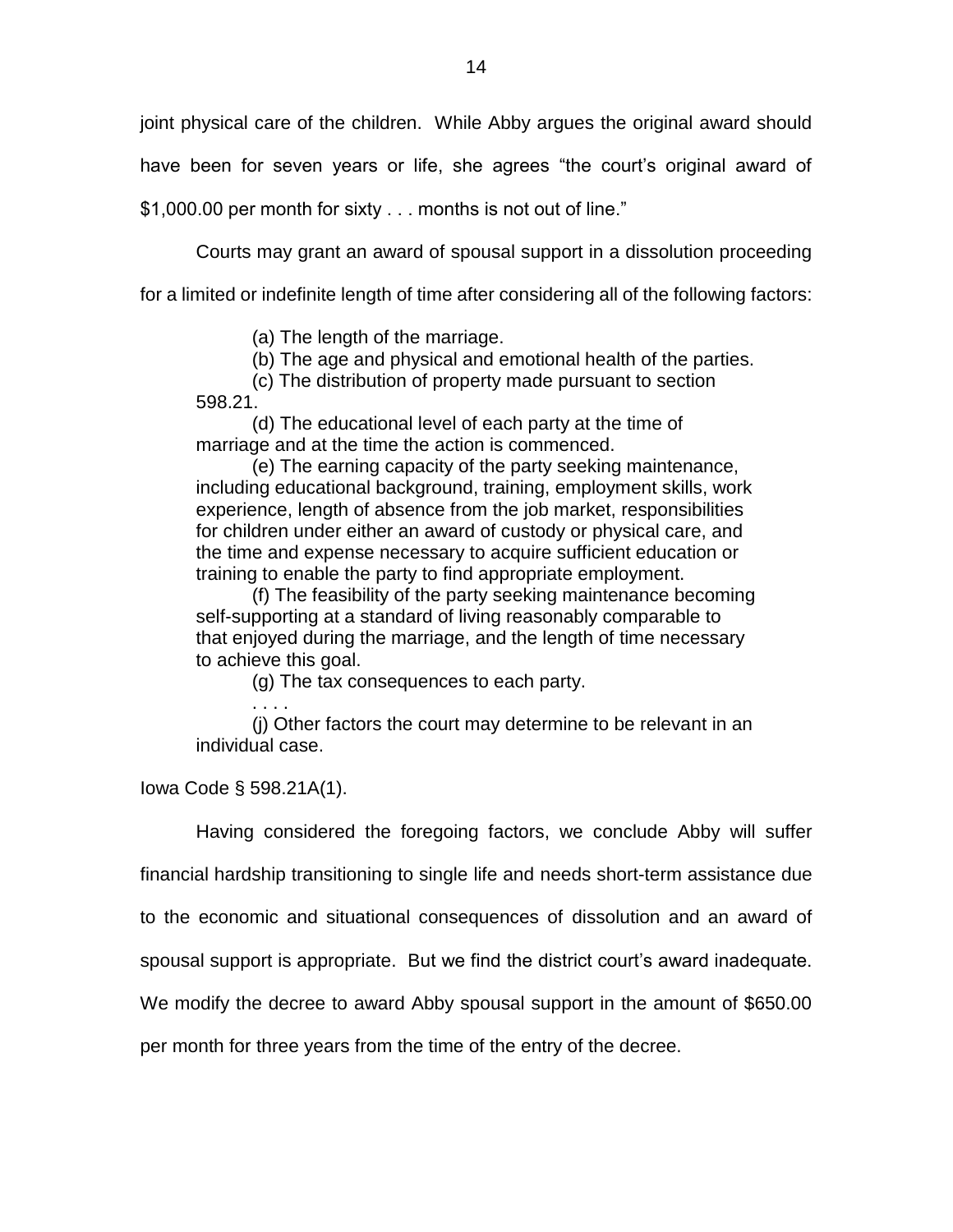# E. Retirement Benefits

Finally, Abby challenges the award of a portion of her pre- and postretirement death benefits to Jake as inequitable. During trial, Jake testified that he and Abby had agreed to divide her IPERS account by using a QDRO and he submitted to the court his proposed language, which included listing him as "surviving spouse for pre-retirement benefits as well as post-retirement." Abby testified that she agreed her IPERS was to be divided by a QDRO. Her IPERS benefits statement was also submitted to the court and included an explanation concerning death benefits and possible effects of a QDRO and a beneficiary designation. She offered no testimony concerning pre-retirement benefits or postretirement benefits. Nor did she challenge any of the proposed terms set forth in Jake's proposed language.

In the court's decree, it awarded the IPERS account through entry of "a QDRO containing the terms and conditions outlined in" Jakes exhibit containing his proposed language. In her motion to reconsider, enlarge, or amend pursuant to rule 1.904(2), Abby did not object to the court's treatment of the IPERS account or offer any argument or claim the court's disposition of IPERS was inequitable. Based on the record made before the district court, we cannot say the court failed to do equity as to the IPERS distribution.

## F. Child Support

Our modification of the spousal-support award of the decree necessitates a recalculation of child support. As neither party has applied for a stay of the decree pending appeal, *see* Iowa R. App. P. 6.604, we assume the parties have been following the physical-care arrangement and abiding by the child- and spousal-